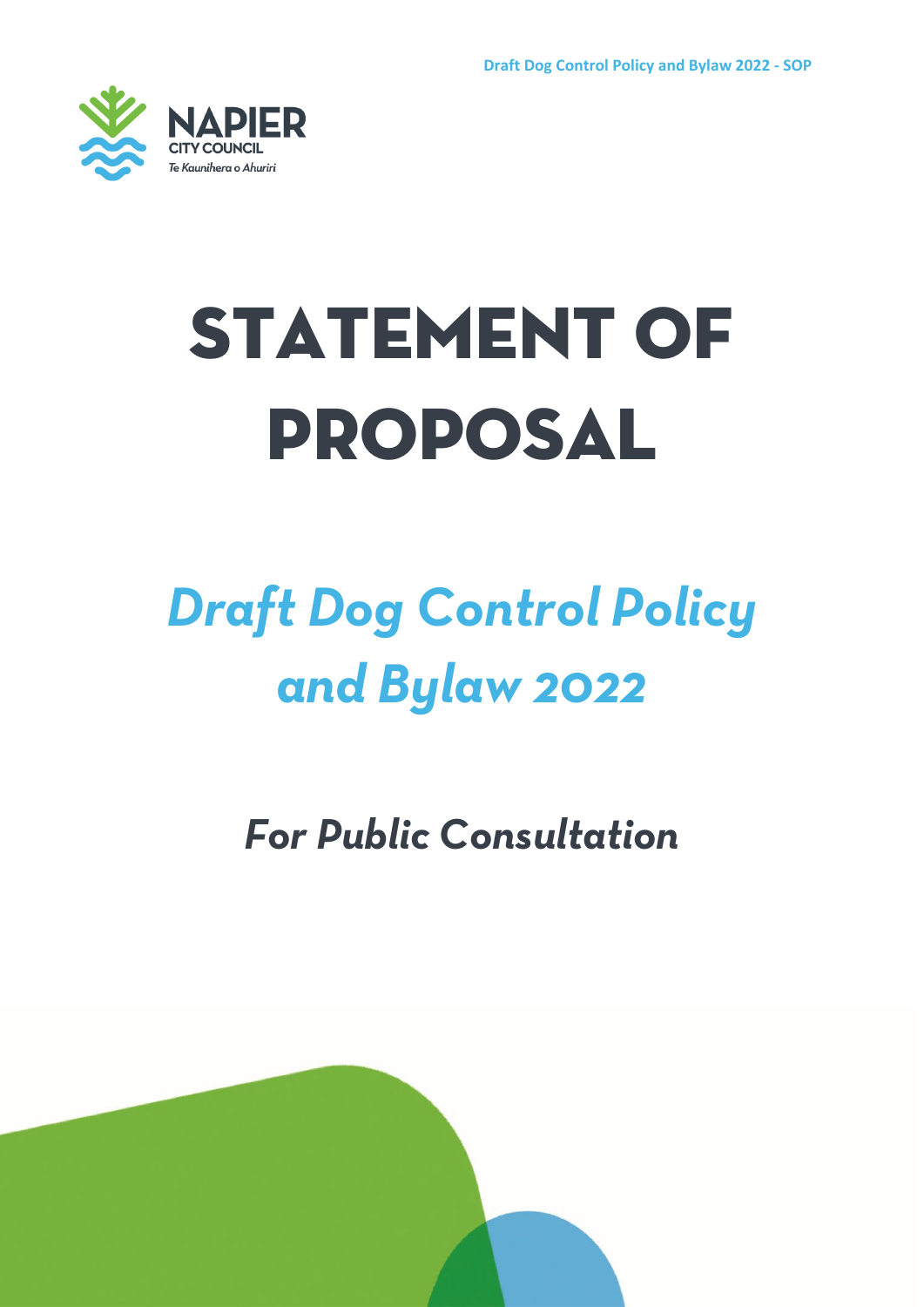# **1. PROPOSAL**

Napier City Council proposes to revoke its existing Dog Control Policy and Bylaw (2014) and adopt a new Dog Control Policy and Dog Control Bylaw 2022. This follows a thorough review process.

This statement of proposal is prepared under Sections 83, 83AA and 86 of the Local Government Act 2002. This document contains:

- A summary of the information contained in the statement of proposal;
- A copy of the draft policy and bylaw

# **2. SUMMARY OF INFORMATION**

Napier City Council ("the Council") is seeking feedback on its revised Dog Control Policy and Dog Control Bylaw 2022. The proposed amendments to the revised Dog Control Policy and Bylaw are not considered major policy/regulatory changes but rather necessary amendments to further enhance dog ownership, management and enforcement in Napier.

Key changes within the proposed Dog Control Policy and Bylaw 2022 are:

- Redrafting of the Policy and Bylaw to improve clarity and to ensure the Policy and Bylaw are consistent with and give effect to each other;
- To ensure as far as practicable Napier's Dog Control Policy and Bylaw are consistent with Hastings' Bylaw/Policy;
- To retain the current limitation on the number of dogs allowed to be kept on any urban property to 'no more than two'.
- To amend the dog access descriptions to make them simpler to understand, comply with and enforce. The previous Policy had four 'dogs access definitions' – 'Prohibited Areas', 'Controlled Areas', 'Off-lead Areas' and 'Exercise Areas' with the revised Policy/Bylaw proposing three areas i.e. 'Prohibited Areas', 'On Leash Areas' and 'Dog Exercise Areas'.
- The 'Controlled Areas' in public places will now be 'On Leash Areas' with 'Off-lead Areas' being removed. Previously it was ambiguous between the Bylaw/Policy whether owners could walk dogs 'off lead' in the 'Controlled' area or not.
- Council has rationalised and amended the various public dog access areas to include new suitable areas to exercise dogs, better define access areas within certain public spaces (such as parks) to ensure compatibility of uses and to protect children play areas, and to redefine current access areas where other users or wildlife are better protected.
- To enhance the 'nuisances' section of the bylaw to increase Council's ability to control 'nuisance' situations caused by dogs in public areas, as well as where the dogs are kept.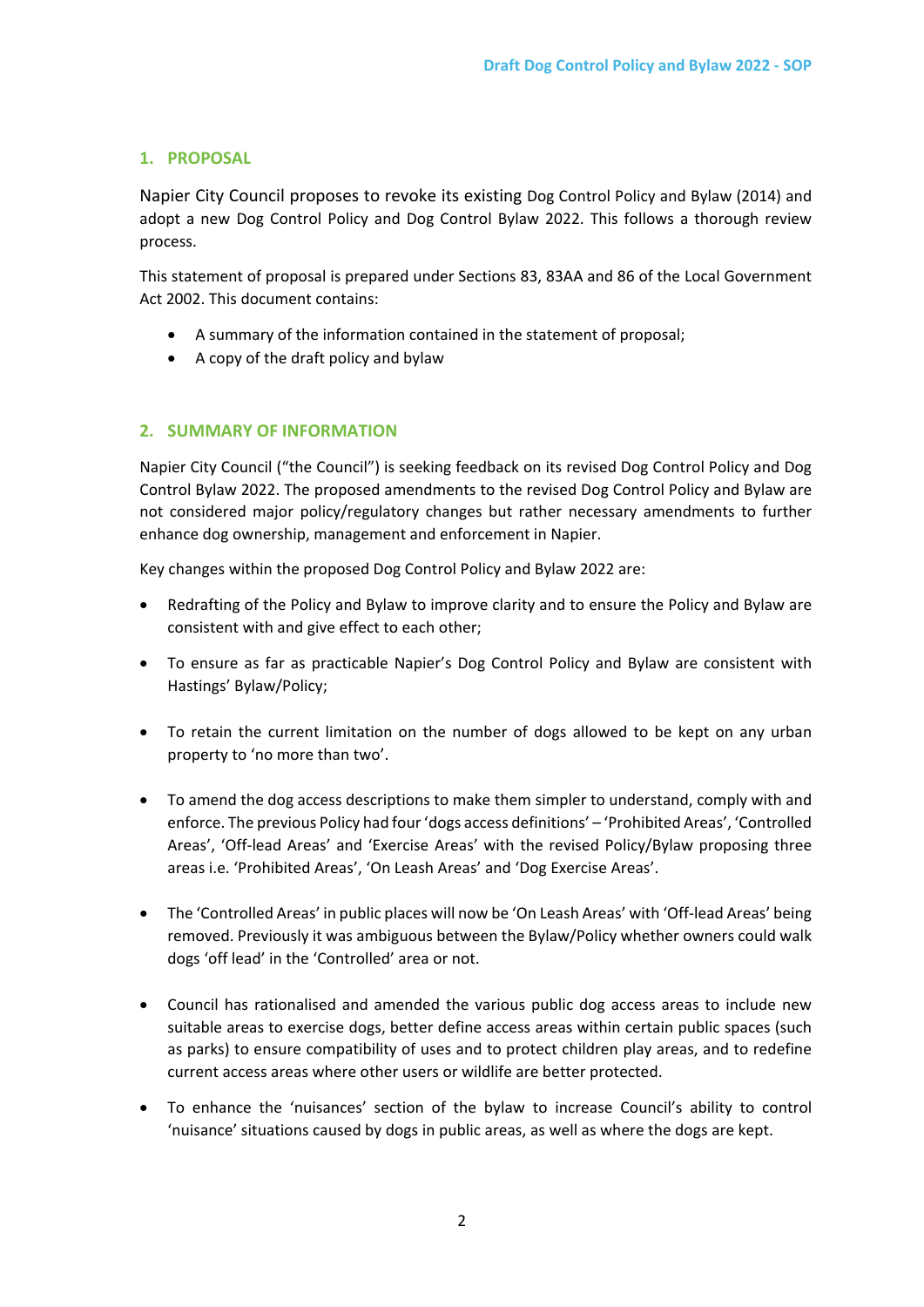• To delete a number of sections from the Dog Control Policy and, to a lesser degree, the Dog Control Bylaw, which are either unnecessary or already adequately covered under the Dog Control Act 1996.

Council considers that the revised Policy and Bylaw is the most appropriate way to address the issues related to dog control within the Napier City; and the Bylaw is the most appropriate form of bylaw, and does not give rise to implications under the New Zealand Bill of Rights Act 1990.

The Council wants to hear what the community thinks of the proposed changes before making any final decisions on the proposed Policy/Bylaw. You can make a submission by going online at www.sayitnapier.nz or visiting the Napier City Council Customer Service Centre.

# **3. BACKGROUND AND REASONS FOR PROPOSAL**

Council is required to adopt a policy on dogs and must make a bylaw to give effect to the policy.

Council's current Dog Control Policy and Bylaw were last reviewed and amended in 2014 and are due for further review and amendment.

In making or amending a policy on dogs, Council must have regard to the matters within s10(4)(a) of the Dog Control Act 1996, which can be summarised as the need to provide for public safety and comfort, and the needs of dog owners.

In reviewing the dog control Policy and Bylaw, feedback was sought from key stakeholders i.e. the Department of Conservation, Hastings District Council Animal Control, Napier Port, and Council's own Parks and Reserves and Animal Control teams. Council also sought feedback on dog control issues from participants on Council's 'People Panel' by way of a survey. Council also considered statistics and trends from its Animal Control activity, including complaints and enforcement statistics.

# **4. OPTIONS FOR CONSIDERATION**

# **4.1 Limitation on the number of dogs (Bylaw)**

The proposal is to retain the current limitation on the number of dogs allowed to be kept on any urban property to 'no more than two (2)', unless a permit has been granted by Council.

Generally speaking the more dogs kept on residential properties the more likelihood nuisance type situations develop such as barking/whining noises, unpleasant odours etc.

# **Option A1 – Retain the existing 'Limitation on the number of dogs' requirement (Status Quo and preferred).**

Under this option Council would retain the existing limitation on the number of dogs allowed to be kept on any urban property to 'no more than two (2) '.

# Comments

- Existing provision that Animal Control advises works well and is well understood;
- Has an associated Council permit option for good dog owners to keep more than two dogs should circumstances allow;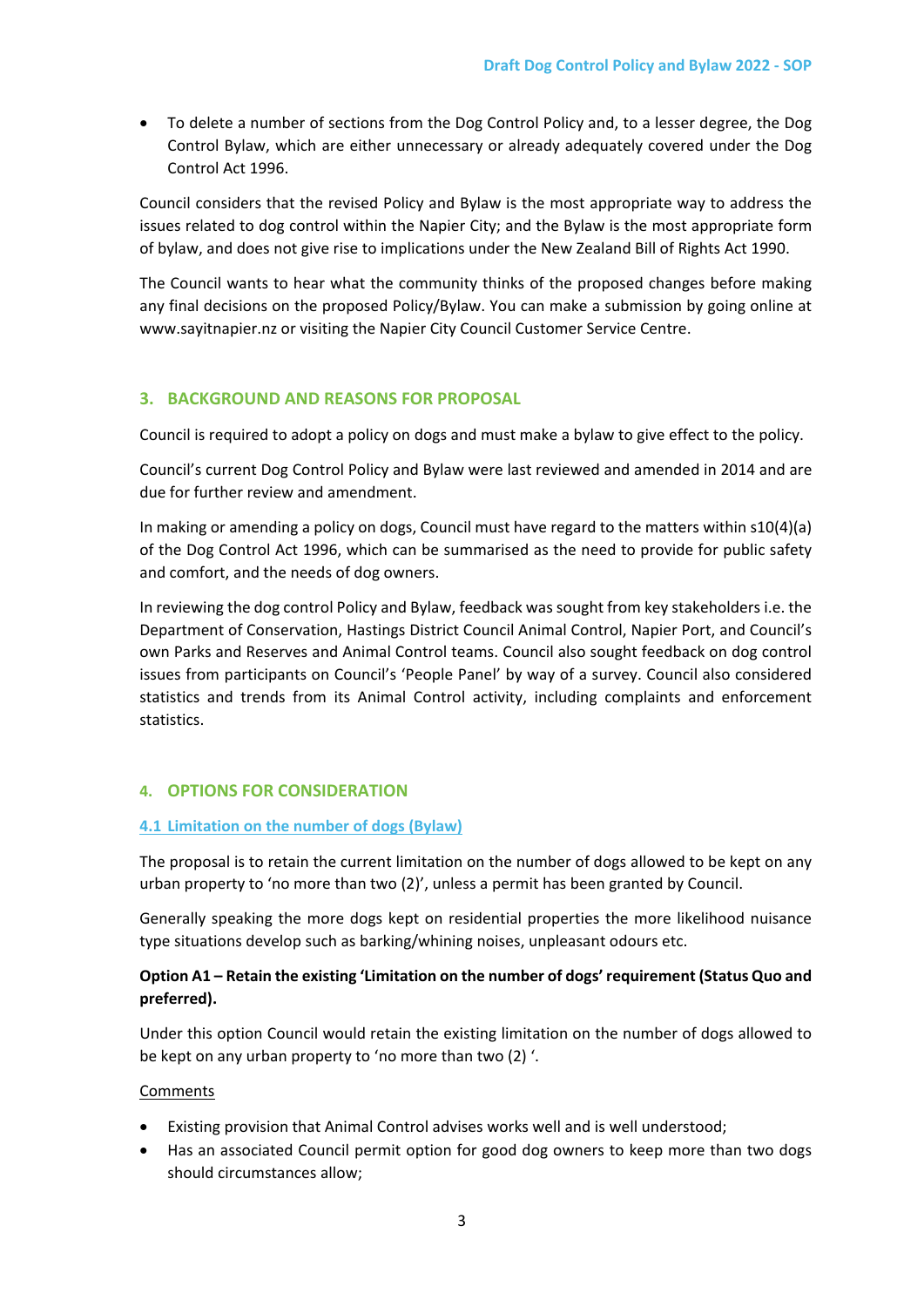- Is a useful regulatory 'tool' to control a number of nuisance situations caused by too many dogs contained within residential properties. Simple to understand and relatively easy to enforce.
- Forces a number of good dog owners with more than two dogs to go through a Council permit system.
- Is the same as Hastings District Council's Bylaw and assists with consistency in the region.

# **Option A2 – Amend the 'Limitation on the number of dogs' requirements from two (2) to three (3).**

Under this option Council would retain a limitation on the number of dogs allowed to be kept on any urban property and increase it from two (2) to three (3).

# Comments

- The limit of three (3) dogs is favoured by some Councils, although the majority favour two (2).
- Changing from a limit of two to three dogs would mean fewer dog owners are captured by the need to seek an exemption to keep more than two dogs, and result in less enforcement and permits being issued.
- Would result in inconsistency with Hastings District Council's Bylaw limit of two (2).

# **Option A3 – Remove the requirement from the Bylaw.**

# **Comments**

- Would result in owners being allowed to keep as many dogs on an urban property as they like. Council would no longer need to manage a permit system.
- Would result in more nuisance type situation and complaints.
- Would require Council to use its 'nuisance' abatement rules within the Bylaw to enforce situations where the number of dogs cause adverse effects.
- Results in inconsistencies with Hastings District Council's Bylaw limit of two (2).

# **4.2 Dog Access Areas**

Dog walking provides an important means of exercise for many owners and their dogs and therefore contributes to health and wellbeing generally. However, dogs need to be socialised into public places in a way that minimises nuisance and allows the community (including vulnerable persons and wildlife) to use Napier's public spaces. In considering vulnerable persons, it is also important to note that a number of people actively avoid places where they are likely to encounter dogs.

In rationalising rules around dog access areas and where they might be best located, Council has considered dog access rules in a comprehensive manner, with an emphasis on consistent and easy to understand rules that comply with the following objectives: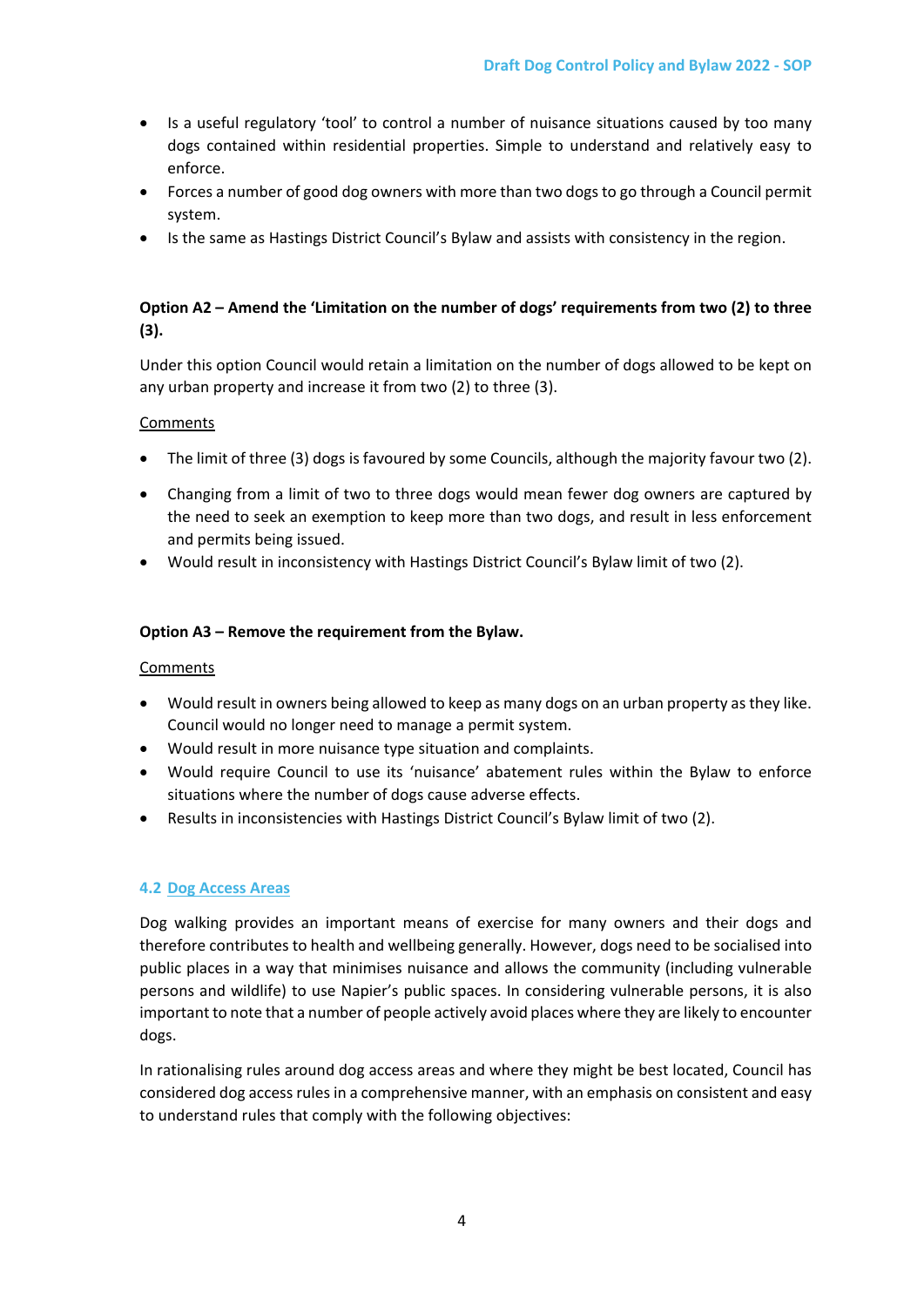• Promote safe interaction between dogs and people using public places and private ways to ensure that dogs do not injure, endanger, intimidate or otherwise cause distress to any person, in particular, children and vulnerable adults;

• Integrate, where practicable, owners and their dogs with other users of public places;

• Manage the conflict between dogs and protected wildlife, stock, poultry, domestic animals, property and natural habitat;

• Recognise owners as legitimate users of public places and dog access as desirable for dog welfare;

• Ensure that areas with different dog access rules have clearly visible boundaries, which may be achieved through transition zones, vegetation, topography and fencing.

# **4.2.1 Dog Access Areas definition amendments (Bylaw and Policy)**

The previous Policy had four 'dogs access definitions' – 'Prohibited Areas', 'Controlled Areas', 'Offlead Areas' and 'Exercise Areas'. This has led to confusion around where dogs can be exercised in public areas 'off-lead' in Napier, resulting in a public understanding that dogs can be exercised generally in Napier 'off lead'.

It's now proposed that the 'Controlled Areas' in public places will now be 'On Leash Area' with 'Controlled Areas' and 'Off-lead Areas' being removed. Previously it was ambiguous between the Bylaw/Policy whether owners could walk dogs 'off lead' in this area or not.

# **Option B1 – Retain the existing Dog Exercise Areas definitions - 'Prohibited Areas', 'Controlled Areas', 'Off-lead Areas' and 'Exercise Areas'.**

Comments

- Having 'Controlled Areas' and 'Off-lead Areas' creates confusion for dog owners and Council officers alike;
- Whilst its admirable to provide greater areas for dogs to be exercised, it's preferable that these areas are defined as 'Exercise Areas' rather than 'Off-lead Areas';
- The general public perception that dogs can be exercised in public areas of Napier whilst 'off lead' is dangerous, with the preferable option being dogs can be exercised 'on-lead' unless within a defined exercise area.

# **Option B2 – Change the Dog Exercise Areas definitions to - 'Prohibited Areas', 'On-leash Areas' and 'Exercise Areas' (Preferred Option).**

#### Comments

- Simplifies classifications from four to three to promote consistent and easy to understand rules and compliance
- Allows for general exercise of dogs in public places as 'on-lead' rather than 'off-lead' to promote safe interaction between dogs and people.
- Assists with surveillance and enforcement.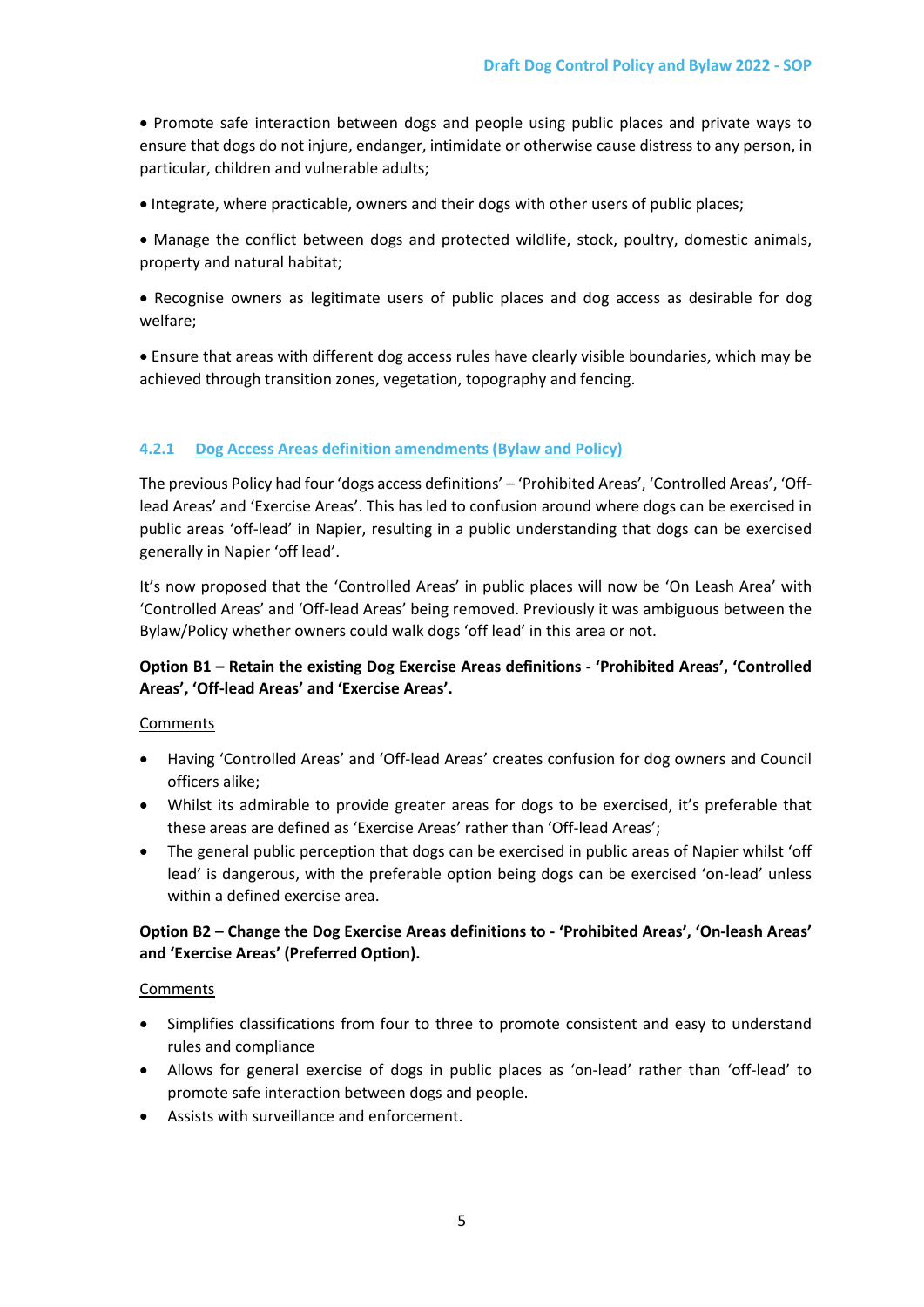# **4.2.2 Dog Access Areas – proposed area amendments (Bylaw and Policy)**

Council has conducted a critical review of its dog access areas as listed in the current Dog Control Bylaw/Policy and is proposing the following main amendments to the lists.

- Adding sports playing areas at Taraha Park, Park Island North, Tremain field, Bluewater Stadium, Hawkes Bay Hockey as defined Prohibited Areas. (new)
- Extending the prohibited area around the Ahuiriri Estuary to protect the endangered bird life and its habitat. This includes the Humber Street Reserve in Pandora Pond.
- Changing the Lagoon Farm area (controlled by Napier City Council) and the estuary stop banks from Prohibited Areas to On-leash Areas.
- Including Watchman Road Reserve and Port Beach West public spaces as Prohibited Areas.
- The Taradale/Kennedy Road greenbelt area better defined and classified an Exercise Area to improve connectivity between Exercise Areas.
- Widening the Exercise Area in Alexander Park to extend from Taradale Road to Te Awa Park.
- Introducing a seasonal restriction to the existing Esplanade foreshore Exercise Area to better protect nesting birds.
- Increasing the Exercise Area within the Taipo Stream Reserve.
- Introducing part of Dolbel Reserve as a new Exercise Area.

In reviewing these areas and making the proposed amendments, Council has consulted with various affected parties and stakeholders, looked at its activity statistics, and considered existing access areas to define clear boundaries based on use, vegetation, topography and fencing.

Council also looked at areas of new development where it will be advantageous to provide for new dog access areas.

# **Option C1 – Status Quo - Retain the existing Dog Access Areas**

# Comments

Having gone through an initial review process, including talking to key stakeholders, Council considers that some of these dog exercise areas are either no longer suitable or need amending, including new areas incorporated to better meet community needs, recent urban developments and better protect existing wildlife. For these reasons, to retain the status quo would be a missed opportunity to continuously improve and add dog exercise areas for dog and owner welfare.

# **Option C2 – Amended Dog Access Areas (Preferred)**

# Comments

It makes sense to continually review and upgrade Dog Access Areas to make them relevant for all.

The suggested amendments follow an extensive review involving stakeholder feedback and data analysis.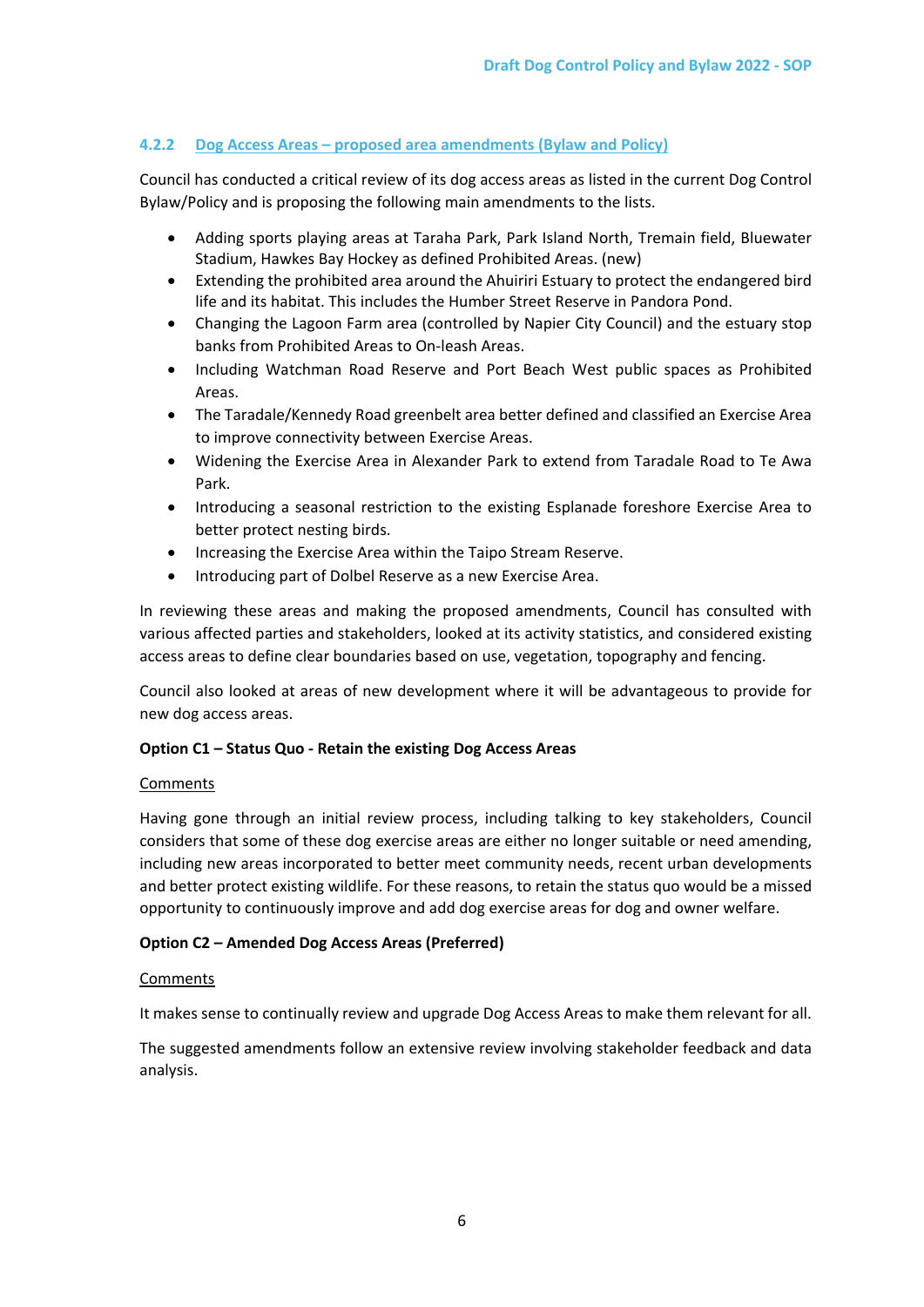# **4.2.3 Enhance the 'nuisance' section of the Bylaw**

# **Option D1 - Status Quo**

#### **Comments**

The current Bylaw contains generic 'nuisance' provisions relating to where dogs are kept (private property), including remedies Council officers can take to require dog owners to remedy those nuisance situations. This works well for nuisance situations on private properties however is silent on nuisance situations in public places.

# **Option D2 Enhanced amendment of 'nuisance' section of Bylaw (Preferred)**

#### Comments

The proposed Bylaw retains the existing Bylaw's private property nuisance provisions as well as introducing clauses defining nuisance situations that dog owners must not create in a public place or on private property. This allows for a wider control of nuisance situations in public places.

The proposed new nuisance clauses includes the following situations –

- Obstructing lawful passage,
- Rushing, chasing, frightening and intimidating behaviour causing injury or distress,
- Destroying, tearing or interfering with refuse containers,
- Interfering with property,
- Rushing at, chasing, frightening, obstructing or causing injury or distress to stock, domestic animals, etc
- Barking, howling or whining,
- Rushing at vehicles.

# **5. DETERMINATION OF APPROPRIATENESS**

In reviewing the Dog Control Policy and Bylaw, Council intends to provide a safe and healthy environment for citizens and visitors in Napier. The focus of implementing this Policy and Bylaw is to prioritise safe interactions between dogs, people and their environment; reduce nuisance situations, minimise the possibility of dog attacks and promote the welfare of dogs generally.

Council has taken care to ensure the revised documents are consistent with each other, as far as practicable in unison with Hastings District Council's Policy/Bylaw, easy to read and understand, and balance the needs of dog owners with non-dog owners.

The Dog Control Policy, enforced through the Dog Control Bylaw, is considered to be the most efficient and effective method of managing the issues related to dogs.

# **6. FORM OF BYLAW**

The proposed Dog Control Bylaw 2022 is considered the most appropriate form of bylaw to address the issues and for the purpose of public consultation.